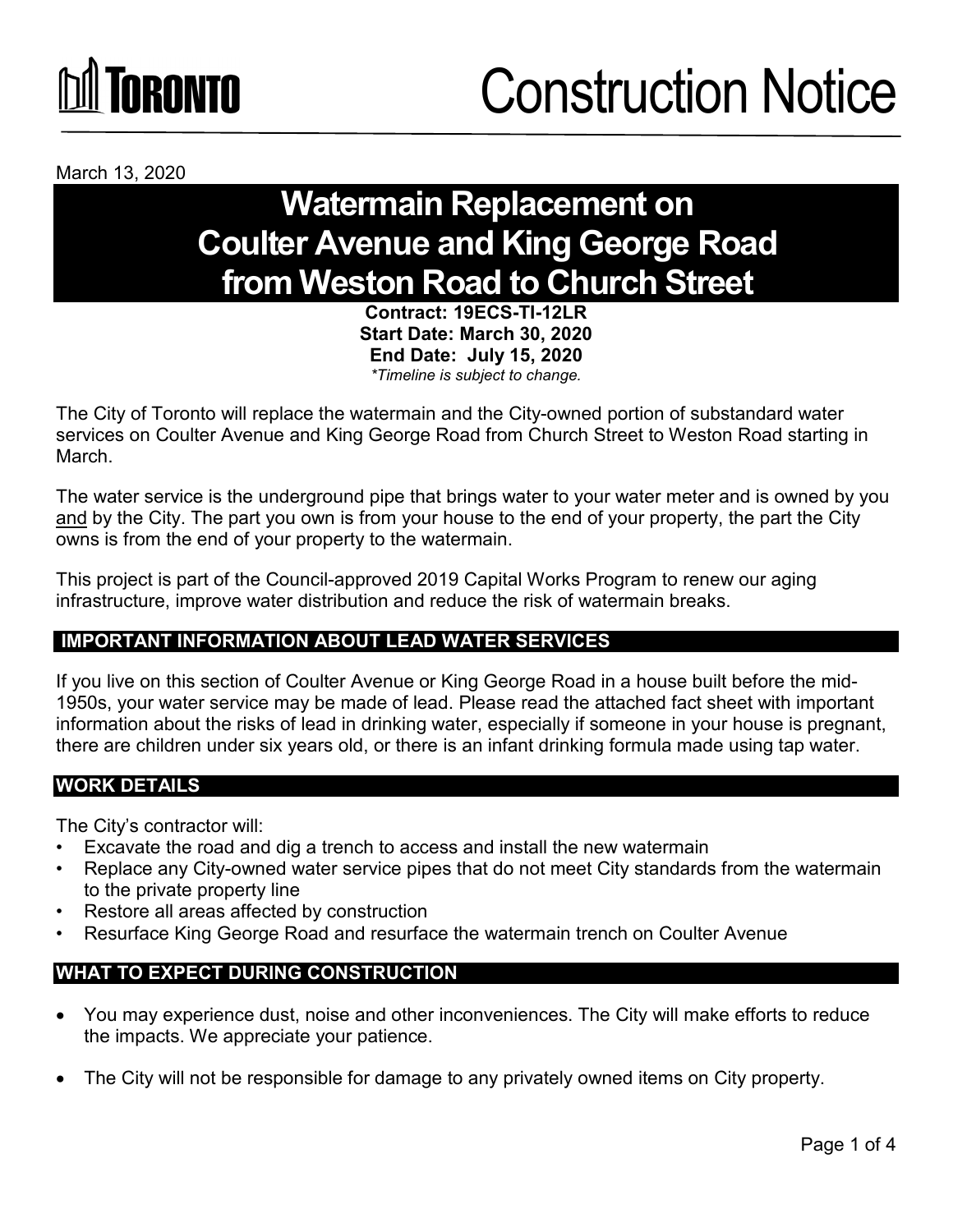# **DA TORONTO**

### Construction Notice

| <b>Work Hours:</b> Work will take place from 7 a.m. to 7 p.m. Monday to Friday, with<br>work after hours and on weekends as required.                                                                                                                                                                                                                                                                                                                                                                                                                                                                                                                               |  |
|---------------------------------------------------------------------------------------------------------------------------------------------------------------------------------------------------------------------------------------------------------------------------------------------------------------------------------------------------------------------------------------------------------------------------------------------------------------------------------------------------------------------------------------------------------------------------------------------------------------------------------------------------------------------|--|
| <b>Pre-Construction Inspection:</b> GPM Environmental, under contract to the City of<br>Toronto, will survey all properties within 30 metres of the construction area before<br>construction starts. Participation in the survey is voluntary; however, participating is<br>important in determining if the construction caused damage. The inspection will<br>look at both the interior and exterior of all properties to verify existing conditions.<br>The company will deliver a separate notice requesting time to set up appointments.<br>All inspection staff will be wearing photo identification and carrying photographic<br>equipment during their work. |  |
| Important information for owners of sprinkler systems / heated driveways<br>and private landscaping features. Property owners should remove items located<br>within City property limits (boulevard) to avoid damage.                                                                                                                                                                                                                                                                                                                                                                                                                                               |  |
| This includes items such as landscaping (plants and pavers), decorative objects,<br>sprinkler systems or heated driveways. If you have a sprinkler system or heated<br>driveway, please contact the Project Manager listed below.                                                                                                                                                                                                                                                                                                                                                                                                                                   |  |
| Water Service Disruptions: From time-to-time, the water supply to your property<br>will be shut-off to complete construction; the contractor will provide at least 24-hour<br>advance notice. Throughout the work, it is recommended that you temporarily<br>disconnect any water treatment systems (i.e. softeners or filters), water-cooled air<br>conditioners or similar plumbing fixtures. Automatic lawn sprinkler systems may<br>also be affected, therefore, you may need to water manually. In the event you did<br>not received advanced notice, an emergency water shut off could have been<br>necessary.                                                |  |
| Substandard Water Service Replacement: Please take the time to read the<br>attached fact sheet carefully as it contains important information on lead in drinking<br>water and how to prepare for replacement. If you want to replace your part of the<br>water service pipe, contact the City's contractor for one of your quotes.                                                                                                                                                                                                                                                                                                                                 |  |
| <b>Water Service Replacement Contractor:</b><br>Company/Contractor:<br><b>Gio Crete Contracting</b><br><b>Contact Person:</b><br><b>Walter Pannia</b><br>Phone:<br>416-679-0888<br>Contract No.:<br>19ECS-TI-12LR                                                                                                                                                                                                                                                                                                                                                                                                                                                   |  |
| <b>PLEASE NOTE:</b> any contract entered into to replace water services is between the<br>home owner and the contractor.                                                                                                                                                                                                                                                                                                                                                                                                                                                                                                                                            |  |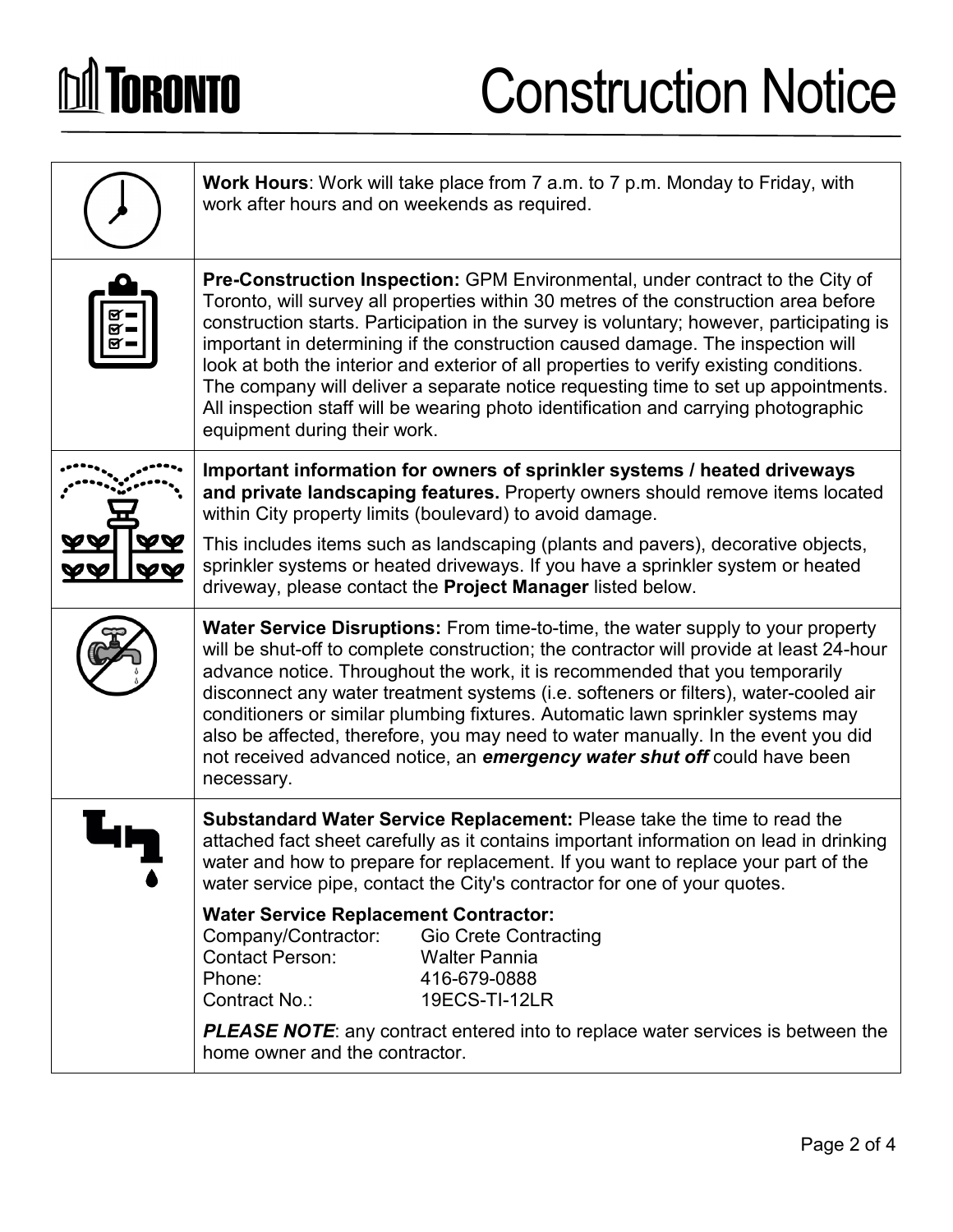# **DA TORONTO**

### Construction Notice

|                | Road and Sidewalk Access: In order to complete the work in a safe manner,<br>there will be road and sidewalk restrictions within the construction work zone.<br>Access for emergency vehicles will be maintained at all times.                                                                                                                                                                                                                          |
|----------------|---------------------------------------------------------------------------------------------------------------------------------------------------------------------------------------------------------------------------------------------------------------------------------------------------------------------------------------------------------------------------------------------------------------------------------------------------------|
|                | <b>Driveway Access:</b> The contractor will notify you of any temporary restrictions to<br>your driveway access. If your property has two entrances, one entrance will be kept<br>open at all times.                                                                                                                                                                                                                                                    |
|                | <b>Traffic Management:</b> Efforts have been made to manage traffic in the area for the<br>safety of workers, road users and residents. Road users should expect delays and<br>increased traffic on nearby main and side streets.                                                                                                                                                                                                                       |
|                | Traffic on Coulter Ave and King George Rd will be reduced to one lane.                                                                                                                                                                                                                                                                                                                                                                                  |
|                | <b>Parking:</b> Parking in the active work zone is not permitted due to space<br>requirements for construction equipment and materials. If your parked vehicle<br>affects the construction work, it will be re-located with no charge to the owner. If<br>your vehicle is moved, please contact parking control for its location at 416-808-<br>2222.                                                                                                   |
|                | In the event you receive a traffic ticket for on-street parking during this period of<br>construction, you may choose to dispute your ticket following the process listed on<br>the reverse side of the parking infraction notice. You may use this notice as part<br>of your defence for parking consideration during construction; however, the<br>Project Manager does not have the authority to cancel any parking tickets.                         |
| $\blacksquare$ | <b>Garbage &amp; Recycling: Please follow your normal routine. If required, the</b><br>contractor will move bins to an appropriate location and return them. Please<br>ensure that you label your bins with your address.                                                                                                                                                                                                                               |
|                | <b>Restoration:</b> The construction work area will be restored with sod and/or asphalt<br>where required. Interlocking bricks, flagstone on a granular base, or other similar<br>features that are removed from public and private property during construction will<br>be replaced. Lawn seeding and/or laying of sod will be done as needed during ideal<br>growing seasons only - in the spring (April to June) and fall (September to<br>October). |